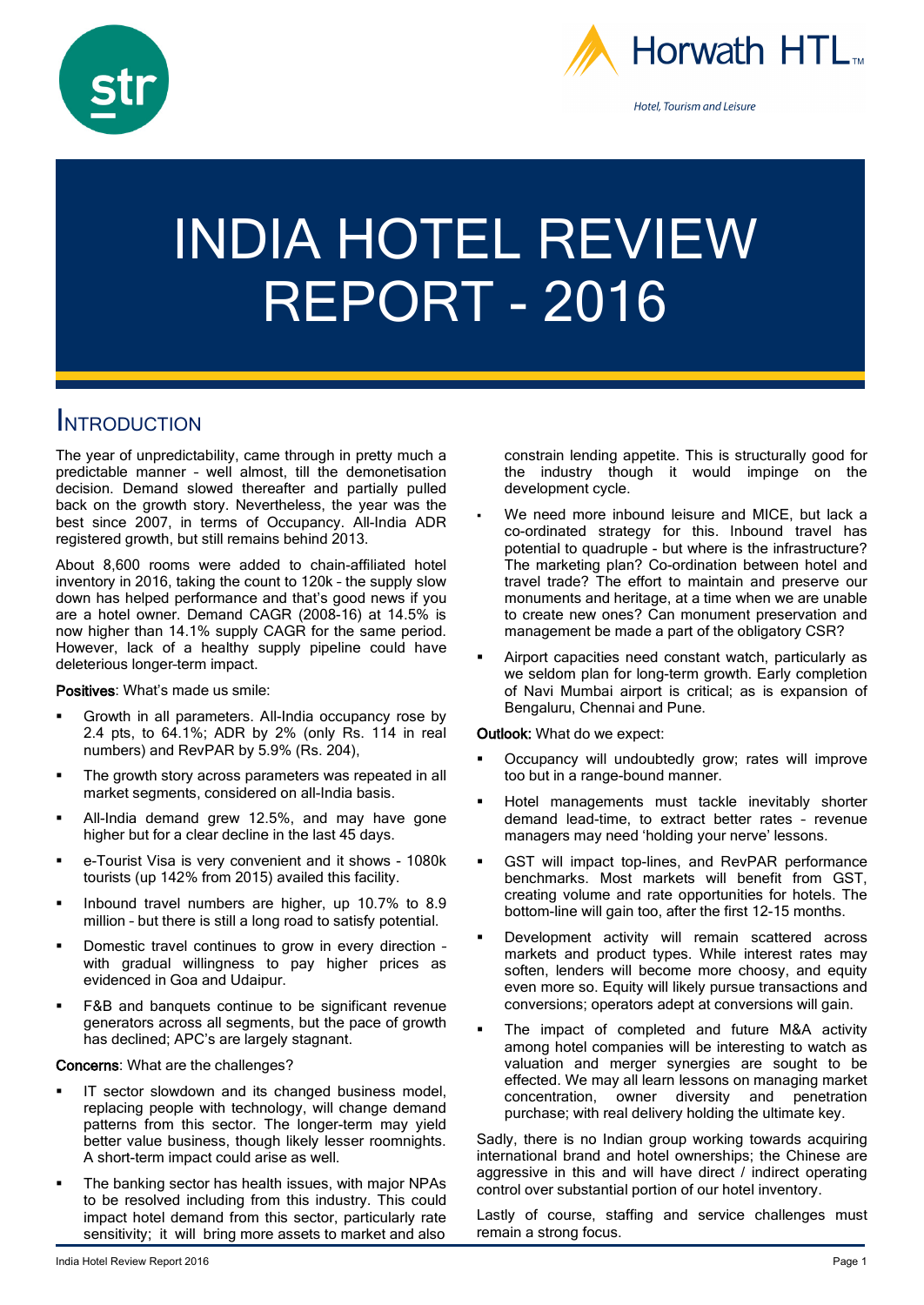



# COVERAGE AND CLASSIFICATION

In this report we examine Occupancy (Occ), Average Daily Rate (ADR) and Revenue per Available Room (RevPAR) trends nationally and for several key markets. Hotels are classified as Luxury & Upper Upscale (Lux-UpperUp), Upscale & Upper Midscale (Upscale-UpMid) or Midscale & Economy (M-E), consistent with STR classifications.

Our analysis is based on full year Occ, ADR and RevPAR data, reported by hotels to STR and generated per STR guidelines. Supply related data is based on Horwath HTL research. All values are in Indian Rupees.

We have concentrated upon all-India numbers and 13 key markets, which carry 70% of total chain-owned / managed / affiliated inventory.

In the report, we have used a performance matrix to report and analyse the results. The horizontal and vertical axes reflect Occ and ADR respectively. Occ is classified as 'Slow' if it is below 60%; 60-70% Occ is considered 'Medium' and 70%+ Occ for the market is classified as 'Busy".

ADR is classified as 'Soft', 'Moderate' and 'Superior' per grid scales that vary with the segment being reviewed. The word 'Superior' is used in preference to 'High' or 'Strong' because we don't yet see ADR levels having reached adequate levels. For market-wide reporting, comprising all segments, the scales used are Rs. 3k-5k, Rs 5k-7k and Rs. 7k-9k.

Thus, a market with over 70% Occ and over 7k ADR will classify as 'busy with higher rate' and is presently a leader; a market with less than 60% Occ and less than Rs. 5k ADR will classify as 'slow-soft' and is an under-performer

Note that the ADR grid will change for each segment.

## OVERVIEW OF PERFORMANCE - INDIA

| Year | Occ% | <b>ADR</b> | <b>RevPAR</b> |
|------|------|------------|---------------|
| 2014 | 58.6 | 5,659      | 3,315         |
| 2015 | 61.7 | 5,602      | 3,459         |
| 2016 | 64.1 | 5,716      | 3,663         |

Source: STR Highlights:

For the first time in recent years

- Occ for all key markets crossed 60%, although only 2 markets are in the 70's - and that too low seventies.
- All key markets, bar Ahmedabad, achieved rate growth though it was less than 1% in four markets and 1.0- 1.4% in three other markets. So it is a weak positive.
- All markets gained RevPAR, between 1.0 to 20.2 pts. It is heartening to see Hyderabad and Jaipur clocking double-digit growth.

Mumbai and Goa are clearly ahead of the pack, and are the only markets in the Busy-Higher rate zone. Goa ADR has risen above Mumbai.

While there is no under-performer (Ahmedabad is on the 'brink' of relegation to this zone), only 2 markets are busy. There is a concentration in the middle with several markets being soft on rates. India's boast of a large middle-class with demographic value, wasn't meant to reflect in market performances.



### Overall Performance - India and Key Markets

Source: STR

Note: 13 key markets comprise of Mumbai, New Delhi, Gurgaon, NCR Residual, Bengaluru, Chennai, Hyderabad, Kolkata, Pune, Ahmedabad, Goa, Jaipur and Kochi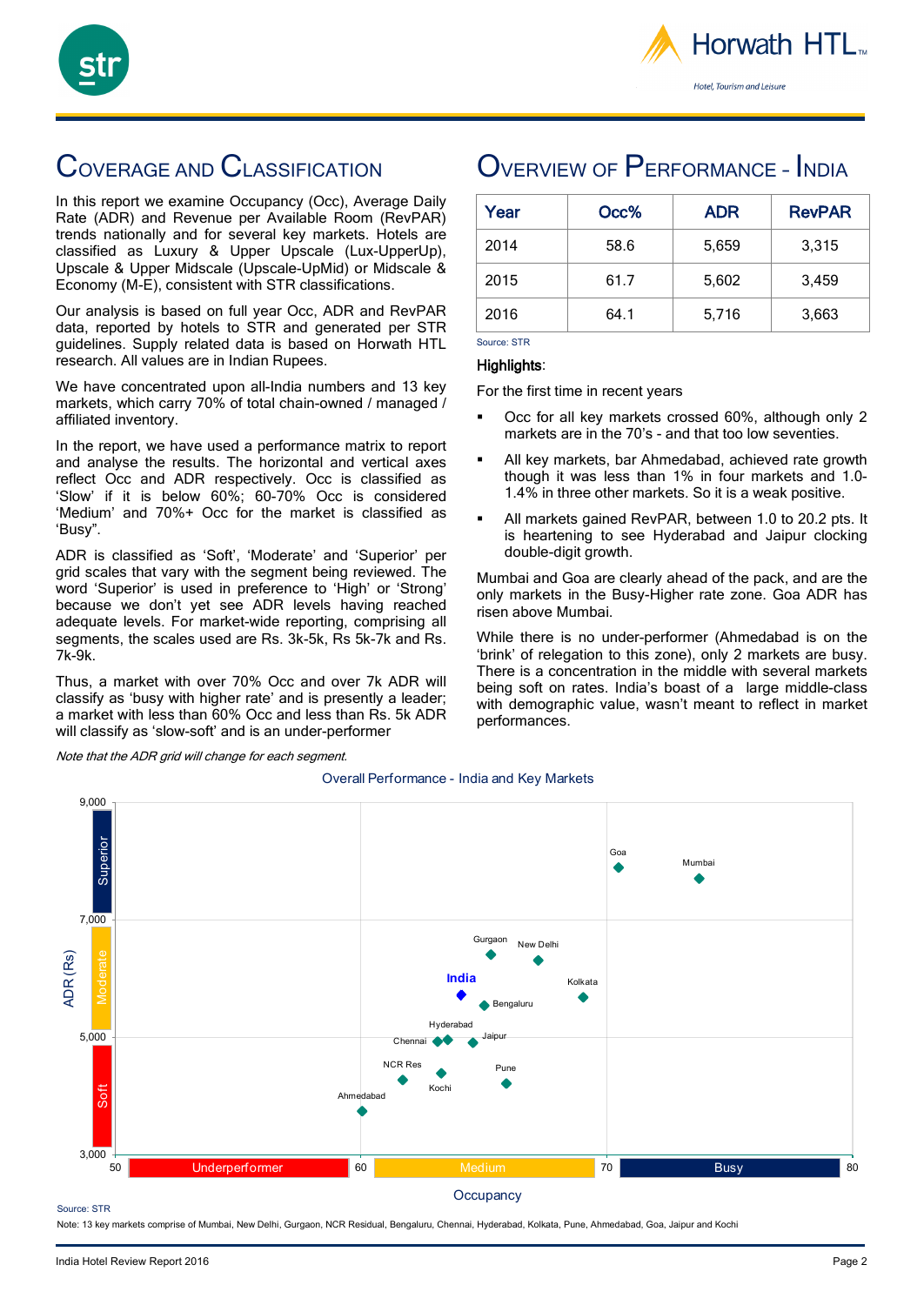



The concerns magnify with (a) Kolkata expected to see major supply pressure, and (b) Bengaluru and Pune underperforming on the rate front. Looked at differently, all IT hubs other than Gurgaon and (partially) Mumbai, are challenged on at least one or both parameters.

Let us look at the major shifts that have occurred in 2016:

- The all-India marker has moved up to the right, gaining Occ and ADR.
- Mumbai and Goa have both moved up smartly in ADR; Goa has reverted back into the Busy zone. Goa ADR moved to pole position; while its Lux hotels' ADR is much smaller than Lux hotels in Rajasthan, the overall market in Goa is far more consistent.
- A shift to the right for Delhi and Gurgaon, the latter more sharply with strong Occ gain (+5 pts).
- Bengaluru has remained virtually stagnant, moving up ever so marginally in ADR.
- Chennai moved diagonally up to the right, in its typical conservative manner – a bit of Occ, a bit of ADR.
- Hyderabad has leapt into the medium Occ zone, and also moved higher on the rate front getting to the edge of moving away from the soft rate zone.
- Kolkata has enjoyed a sharp shift to the right, while remaining in the lower half of the moderate rate zone.
- Pune has gained rate and Occ but remains in the middle of the soft rate zone; it yet has a way to go.
- Ahmedabad saved itself by having improved on the Occ front but materially declined in ADR.
- Jaipur moved smartly to the right, gaining 6 pts Occ. Rates remain an issue, partially driven by demand composition.
- Kochi leapfrogged into the medium Occ zone (+10.6 pts) but with stagnant ADR.

As we further analyse the segmental performance, let's first look at segmental supply and demand.

### Segmental Supply

Marketwise Segmental Supply Share

80% 65% 50% 35% 20% 5% Avrie datab **NUR Ree** Intrancement totkate Refrogivity Chemia Jaipur Goa Pune **Kocki** 

◆ Lux-Upper Up ■ Up-UpMid ▲ M-E

Source: Horwath HTL Research

At all India level, Lux-UpperUp supply share is at 39%, with a narrowing gap from Up-UpMid segment at 36%; M-E supply is at 25% of total supply. Bengaluru and Jaipur largely follow this pattern, while Mumbai has the widest skew with a 68%, 18% and 14% supply pattern. In Pune, the Up-UpMid segment has the largest share (37%) with the balance almost equally divided between Lux-UpperUp and M-E hotels.

The change in supply composition over the last ten years is among the important contributors to demand growth and lower ADR levels. Segmental ADR for Lux-UpperUp and Up-UpMid hotels have also been rationalised by wider availability of 'value-priced hotels.

#### Overall Segmental Supply Share



`Source: Horwath HTL Research

Delhi NCR, Mumbai and Bengaluru hotels are key to the quality of results, with 38%-40% of chain-affiliated supply over the years being concentrated in these markets. In aggregate, the 13 key markets have 70% of the national inventory.

Segmental supply share for the key markets is skewed towards the upper tiers and away from M-E segment. If we take the top 3 key markets, i.e. Delhi NCR, Mumbai and Bengaluru, the skew is further towards the Lux-UpperUp segment.

### Segmental Demand

We have looked at segmental demand a little differently this year – comparing the actual demand with the 'fair-share' demand, such fair share being determined by allocating total actual demand based on segmental supply share for the market. It throws up some interesting results.



Source: Horwath HTL Research & STR

• Mumbai has a shortfall of Lux-UpperUp demand, possibly arising from the heavily skewed supply ratio for that segment and the recent supply increase in the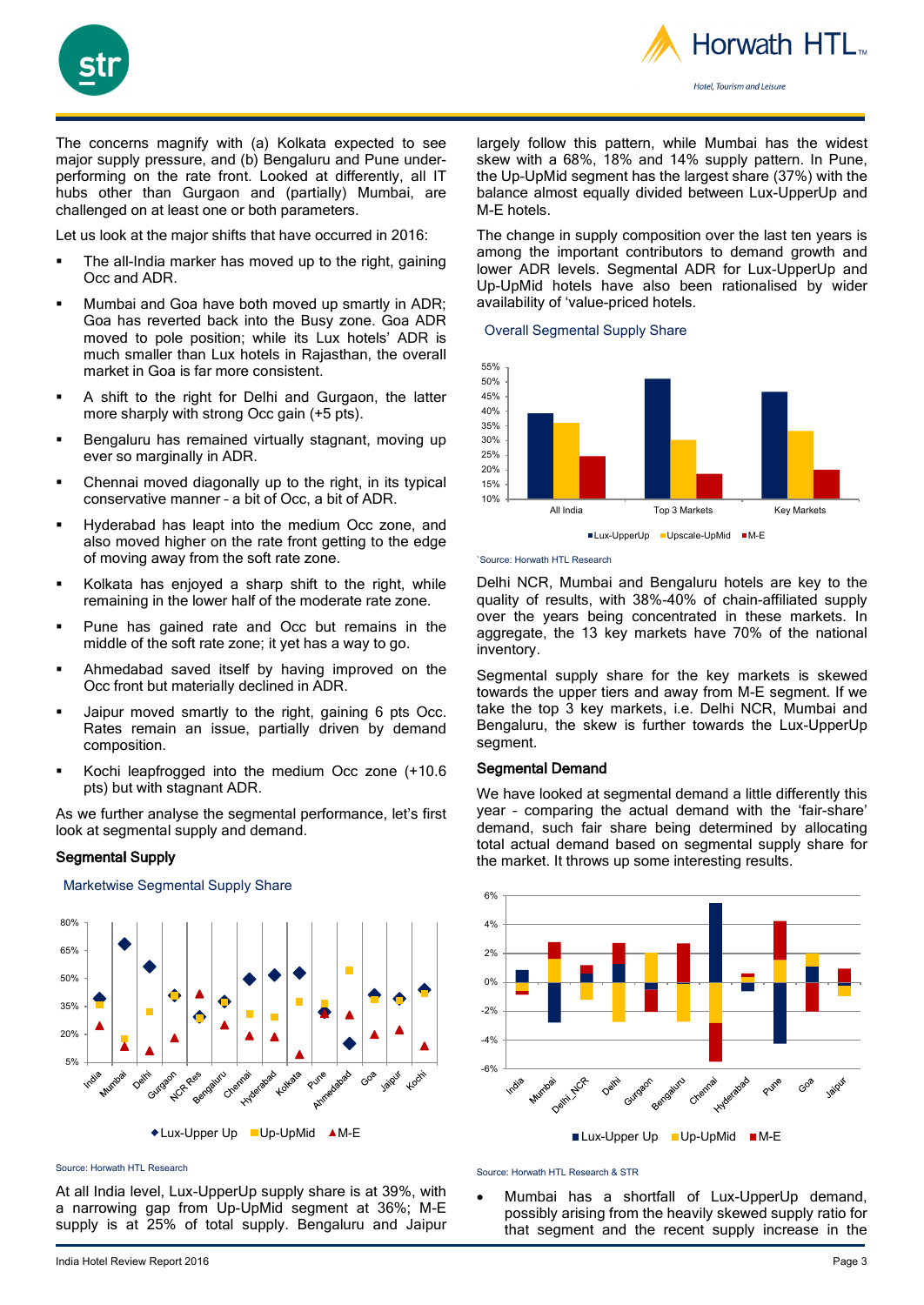

airport area; this shortfall also likely explains the narrower segmental rate gap in the city.

- Chennai and Pune are in comparable but reverse situations in terms of the gap between Lux-UpperUp and Up-UpMid demand; while Chennai had 5 pts demand premium for the Lux-UpperUp segment, Pune had a deficit of 4 pts.
- Gurgaon gained 2 pts at the Up-UpMid segment from the M-E segment while the Up-UpMid segment segment in Bengaluru lost 3 pts to the M-E segment. Bengaluru has significantly larger M-E supply than in Gurgaon and a larger price difference between the two segments, in absolute and percentage terms, as possible explanations for the demand share situation.
- Goa has gained limited demand premium for the upper segments, from the M-E segment.

Creation of supply depth across price segments is essential and inevitable as the market moves to maturity. It is equally important that the demand share for Lux-UpperUp and Upscale hotels is not allowed to drop further – the industry will benefit from a proper share of higher profile (and better spending) visitors. A stronger investment climate, combined with rate value gain from GST should create the basis for demand and rate growth for Lux-UpperUp hotels, creating space for higher rates in other segments.

# SEGMENTAL PERFORMANCE

A snapshot of segmental rate levels, across key markets, is given below:



### Segmental Rates - Major Cities

### Source: STR

It is interesting to see that M-E rates for Mumbai and Goa are ahead of or broadly comparable with Up-UpMid Rates for Chennai, Pune, Hyderabad, Jaipur and Ahmedabad.

Similarly, the Up-UpMid ADR for Mumbai is comparable with Lux-UpperUp ADR for Chennai, Pune and Hyderabad.

Beneficial rate and Occ performance is also dependent upon the rate gaps between different segments. This is

examined in the chart below which reflects Lux-UpperUp and Up-UpMid Rates as a percentage of the M-E ADR which is taken as the base of 100.

### Segmental Rate Comparison



Source: STR

- Jaipur has the highest gap; Lux-UpperUp rates are at 3.65 times M-E Rates, partially driven by product quality and the low M-E rates in that city.
- Bengaluru has the best balanced structure, with Up-UpMid Rates at 82% premium and Lux-UpperUp rates at 3 times the M-E ADR; absolute numbers leave a lot to be desired. The rates differences have declined in 2016, with M-E ADR achieving +7.8% increase while other segmental rates have remained constant.
- Gurgaon's M-E rate is 12.6% higher than for Bengaluru. It is yet similar to Bengaluru at the top-tier, thanks to the quality and performance of its Lux-UpperUp hotels. Gurgaon's Up-UpMid Hotels supply and performance lacks depth and consistency, and lags Bengaluru.
- Mumbai has a weak rate spread, largely caused by a top-heavy supply structure with 68% supply in the Lux-UpperUp segment. Its M-E ADR is strong but that strength doesn't carry upwards with the Lux-UpperUp ADR being only 2.14 times higher.
- Goa continues to surprise, starting with M-E ADR above 4k. Up-UpMid hotels are yet to capitalise on this strength, getting only 29% rate premium in 2016. But then the Lux-UpperUp hotels pull away with an additional 130% rate premium.
- Chennai and Hyderabad have comparably weak performances, with under 40% rate premium for the Up-UpMid segment and just under 100% premium for Lux-UpperUp hotels.
- Pune has obtained consistent ADR gains, just under Rs. 150, at the Up-UpMid and M-E segments; however, its Lux-UpperUp accretion was a third-lower. Hence the strong rate premium earned by Up-UpMid hotels (second only after Bengaluru) is not carried through to the top tier.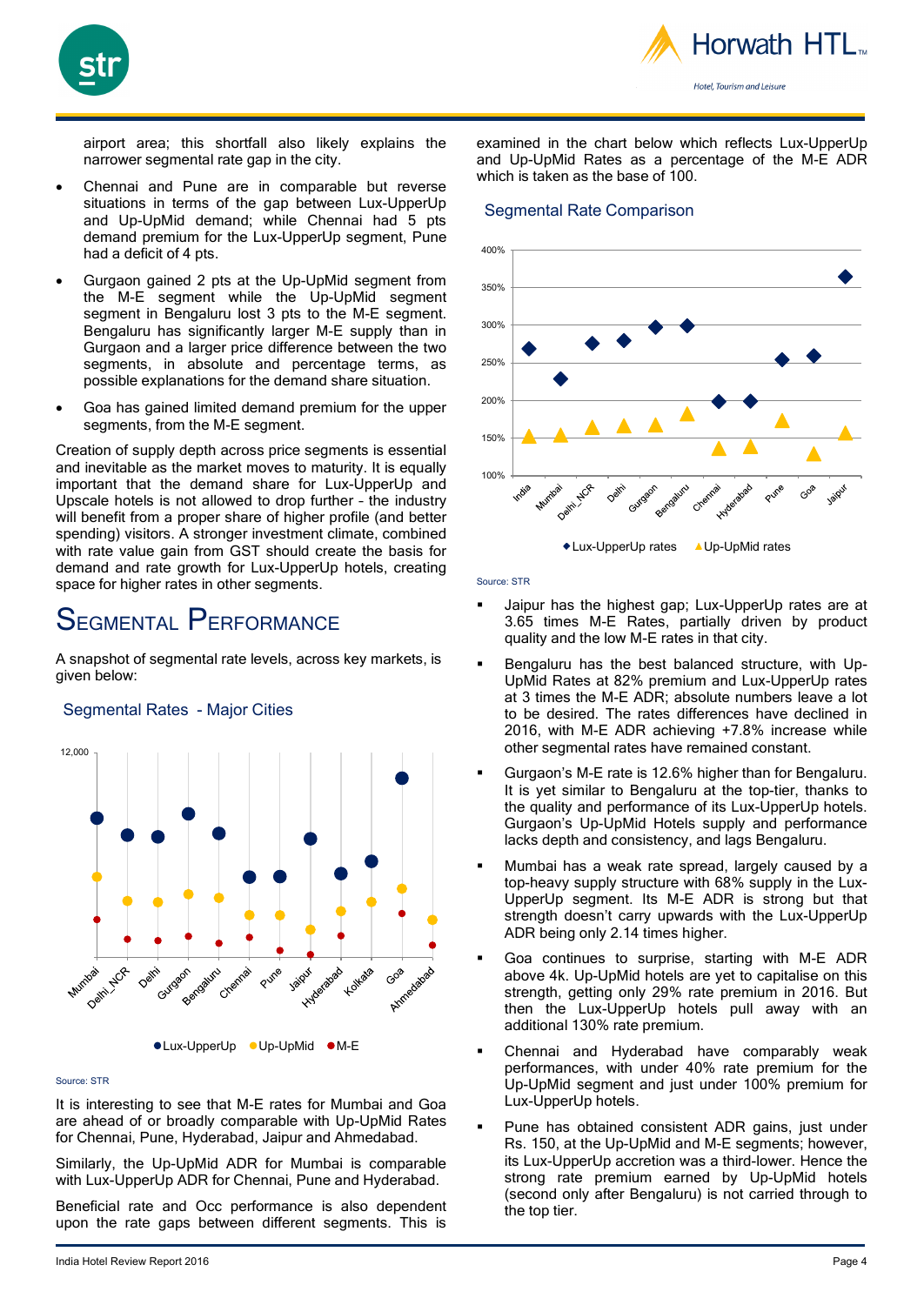

# SEGMENTAL PERFORMANCE

### LUXURY - UPPER UP

This segment has 47k rooms, at 39.3% of the all-India chain affiliated inventory; of this, 39k rooms (83% of segmental supply) are in the key markets. The 2016 performance status for key markets is reflected below:

- The Busy-Higher rate zone is empty.
- Mumbai is busy but with moderate rates; Goa has good rates but is in the medium Occ zone.
- Bengaluru and Gurgaon are above the national average rate, though weaker in Occ performance. Gurgaon is above Mumbai in rate, though materially lower in Occ.
- All markets, except Bengaluru and Goa have moved. Bengaluru and Goa lost Occ, while recording ADR growth (Bengaluru a meagre Rs. 6 and Goa a meaty +14.1%).
- Barring Bengaluru, all markets gained RevPAR in the Lux-UpperUp segment.
- We have far too many markets with soft rates; of these only Kolkata is busy but will face major supply growth in this segment in the next about 12 months.



### Lux-UpperUp Performance - India and Key Markets

Source: STR

### UPSCALE – UPPER MID

This segment has 43k rooms, at 36% of the all-India chain affiliated inventory; of this, 28k rooms (65% of segmental supply) are in the key markets. The 2016 performance status for key markets is reflected below:

- Mumbai and Goa are the positive outliers, with Gurgaon in pursuit – of this. Goa is the only market to move up on Occ and ADR.
- Mumbai lost Occ by -1.1 pts; yet at above 80% occ, there is clear indication of under-supply in this segment.
- Gurgaon moved sharply to the right in Occ, joining Goa

in the low 70's range; it marginally dropped ADR but still remains one of only three markets above 5k level for this segment.

- All other markets, gained Occ in a range of 0.4 to 6.6 pts. Unfortunately, Ahmedabad, Bengaluru and Chennai lost some rate in the process.
- What is heartening is that ADR for only two markets remains in the 3k level – Ahmedabad and Jaipur.
- Except 1% drop for Ahmedabad, all key markets have experienced RevPAR growth in 2016.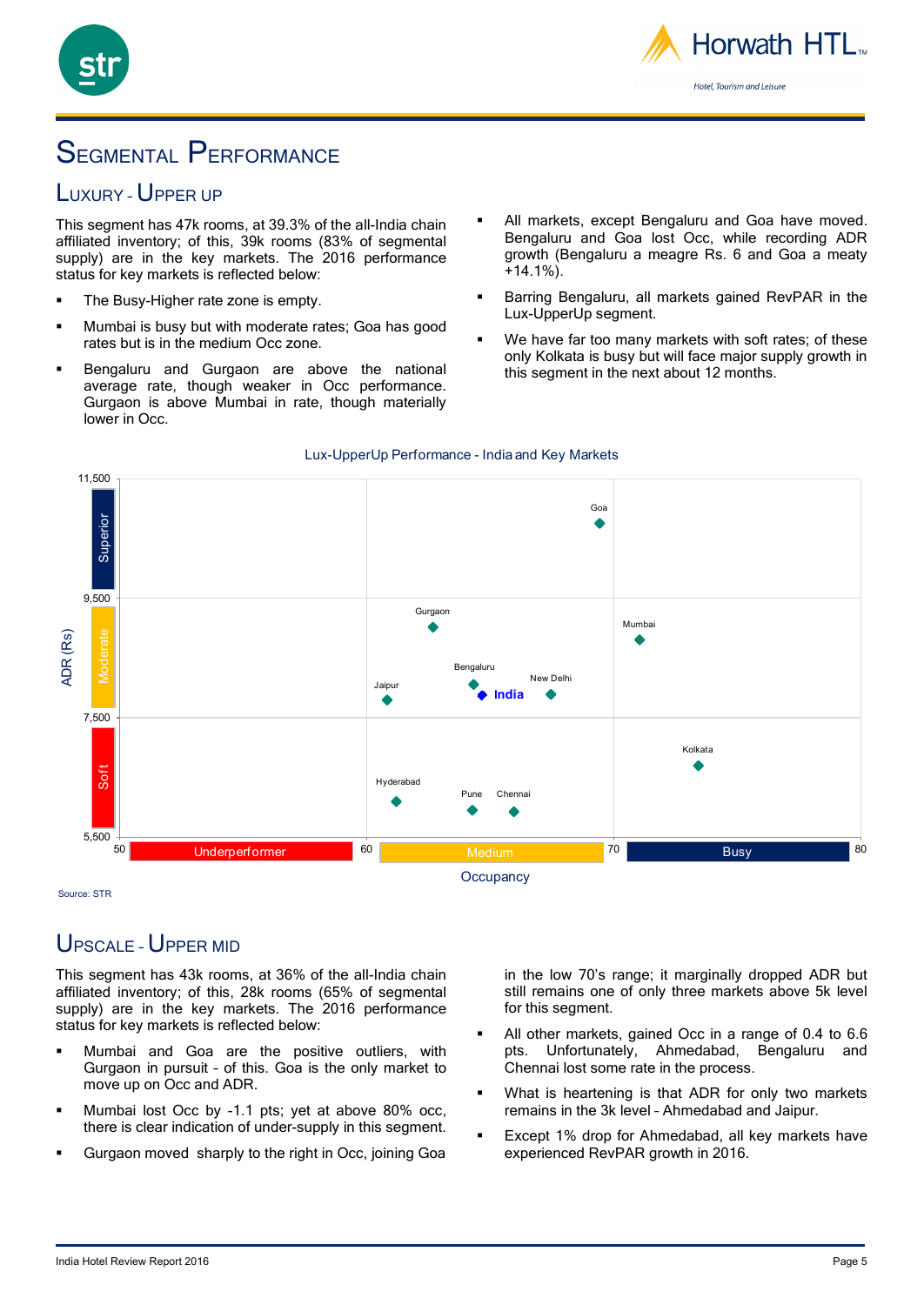

# INDUSTRY ECG - INDIA







Hotel, Tourism and Leisure



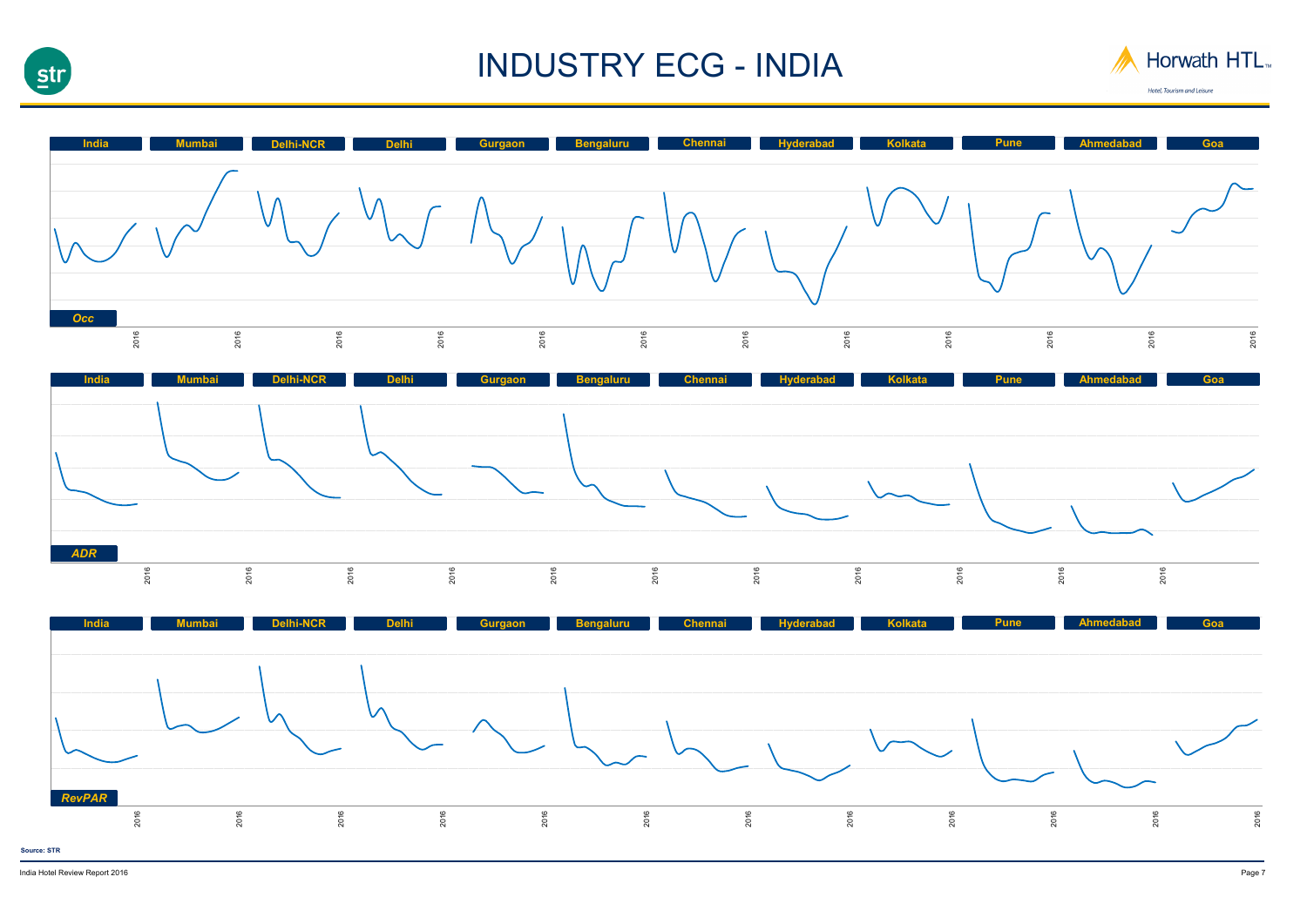

### Upscale-UpMid Performance - India and Key Markets



### MIDSCALE –ECONOMY

This segment has just under 30k rooms, at 24.7% of the all-India chain affiliated inventory; of this, 17k rooms (57% of segmental supply) are in the key markets. The 2016 performance status for key markets is reflected below:

 If the Up-UpMid segment reflected some bunching on the Occ front, the M-E segment reflects substantial ADR bunching, with only Goa & Mumbai significantly above the all-India ADR and Jaipur & Pune being materially below.





Source: STR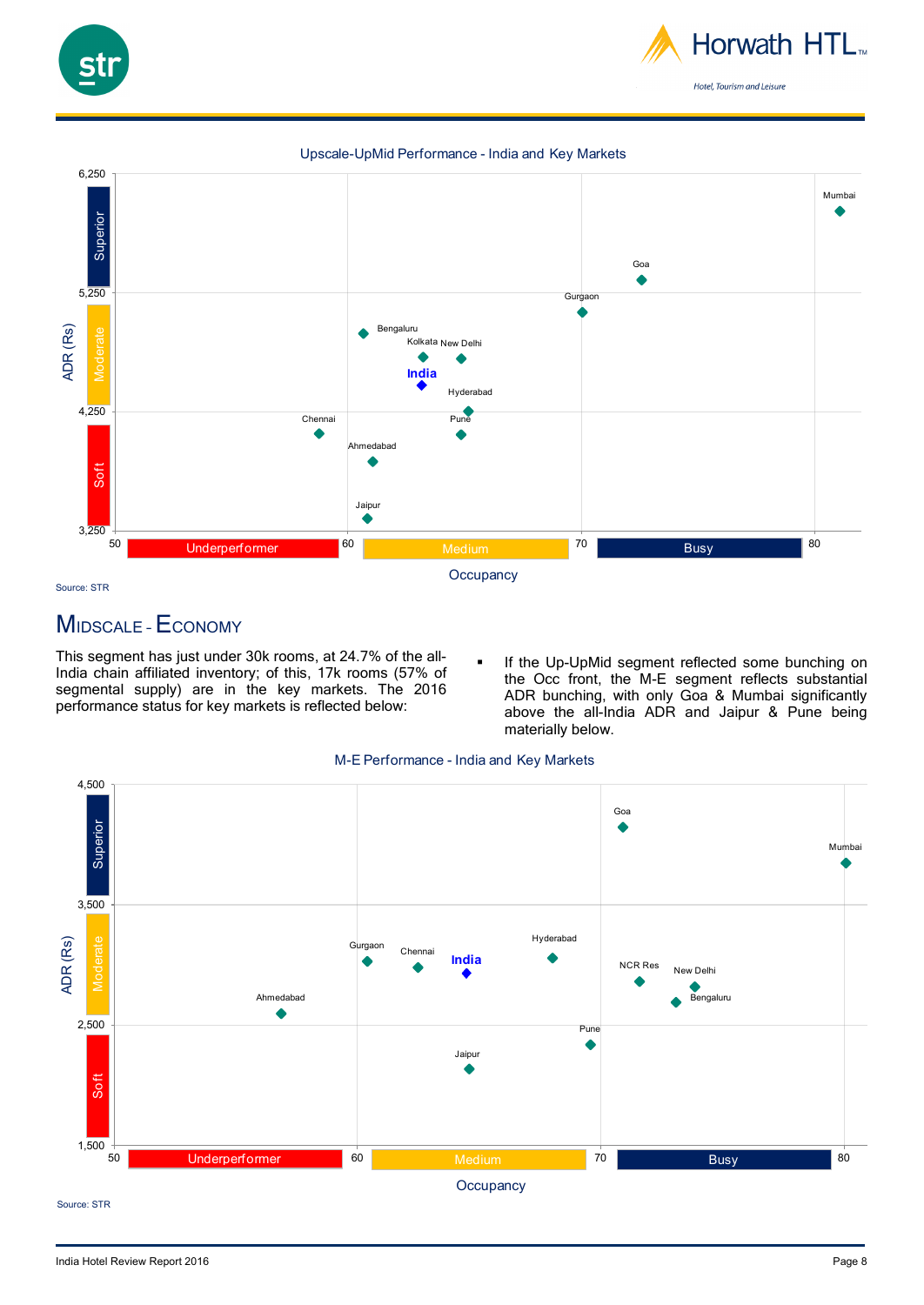



- Goa has done particularly well in this segment, benefitting from the head-room available to the M-E hotels by higher rate structures at upper-tier and toptier hotels.
- Mumbai has over 80% Occ and growing ADR its high land cost is likely proving prohibitive in increasing segmental supply where a shortfall clearly exists
- Chennai is struggling with supply surfeit, particularly on OMR, and with low rates at upper-tier hotels
- This is one segment where Bengaluru has noticeably improved both Occ and ADR
- Pune has done well to get its Occ level close to 70%; it needs to improve ADR but will struggle on this score as the Lux-UpperUp segment works through substantial supply increases (completed and in the pipeline).
- Ahmedabad and Chennai are the only markets to lose RevPAR - due to ADR and Occ decline respectively.

### **KEY MARKETS**

### Mumbai

The city continues in a positive trend, that started in August 2013, with Occ, ADR and RevPAR growth.

Occ is nearing 74% - but grew only 0.3 pts in 2016. For a business city with weak weekends and a sizeable monsoon season, headroom for further Occ growth may be moderate. Up-UpMid and M-E hotels are already above 80% Occ.

While not much can be done for May and June (due to summer vacations), leisure incentives and events in early January, and a 'monsoon' holiday creation effort could improve Jan, July and Aug – and thereby overall performance. Initiatives for demand creation on weekends – staycations, weekend events, MICE packaging are some other possibilities.

It is heartening to see 10.4% RevPAR growth in South & Central Mumbai, with ADR crossing the 10k mark and its best level since 2010.

Navi Mumbai must contribute better, having lost 4pts in Occ and 1.9% RevPAR in 2016.

### Delhi

67.2% Occ at \$95 doesn't feel happy for India's capital city.

The city continues to deal with inventory expansion and business demand shift to Gurgaon. Demand CAGR (2008- 16) at 9.4%, lags supply CAGR by 1.0 pt, almost entirely in the Lux-UpperUp segment. This is causing rate stagnancy, while Occ has improved by +1.5 pts in 2016.

Aerocity continues to settle in, albeit slowly, hampered by the lack of convention space and business demand in the immediate proximity; these will be delivered in due time, but bankers and investors will need to hold their faith – and breath – for several more months.

Tourism promotion and MICE are possible answers towards a busier Jan, March, August and December.

Gurugram (formerly known, and commonly announced, as Gurgaon)

Occ growth of +5.0 pts has enabled +9.1% accretion to RevPAR, thanks to the business strength of this market; however, pressure from Aerocity hotels has curtailed rate growth – while Lux-UpperUp segment crossed the 9k mark and M-E segment the 3k mark, Up-UpMid hotels dropped rates so that overall rate growth was only 0.8%.

The market has displayed significant inconsistency in its monthly performance pattern, possibly reflecting the short demand lead-times that are increasingly becoming the habit, including for MICE.

GST could take away the current advantage of significantly lower luxury tax than Delhi – which is a benefit for MICE business. The city will need a long-term strategy to widen its demand base which materially rests on corporate and business demand – its a strong demand generator, but a one-horse situation is fraught with risk.

### NCR Others

Other areas of NCR have 15% supply share in Delhi NCR, having added nearly 3k rooms since 2007 and mainly since 2010.

2016 was a good year. A market that was in the low to mid 50's for the previous 5 years, sprang up to 61.7% Occ. ADR remains in the low 4k's but a 14% RevPAR growth is a big positive.

### Bengaluru

A growing but challenging market. A city which had 7.4% of all-India supply share in 2007 and has over 10% all-India supply share at end 2016, with the base (i.e. all India inventory) has itself grown more than 3.2 times.

Market-wide results were flat, relative to 2015, with 1% RevPAR growth. Demand has risen about 35% (2014-16), but ADR remains absolutely flat. Lux-UpperUp hotels are struggling for business – and yet more are to open; 10.8% RevPAR growth in the M-E segment has helped save the blushes.

Is the virtue of well-balanced supply actually causing difficulties, in a city with multiple micro-markets? Localised supply is beneficial amidst severe traffic challenges – but it has hit at the core of demand estimates. Central Bengaluru needs a rejuvenation – like central Delhi and South Mumbai – for better momentum.

Considered a tourism potential some 20 years ago, the city has lost that attraction; it needs to solve that 'bug' because then it could also add to its MICE attraction quotient and create some peaks in an otherwise flattish monthly performance trend.

### Chennai

The market is steadily working through a supply glut, as Occ has risen 10 pts from a low of 53.4% in 2013. This improvement has mixed sources – stronger performance by Lux-UpperUp hotels which have added+15.0 pts in the same period, counter balanced by -6.0 pts decline in the M-E segment. The sharp variation is partly a function of location, but also significantly from the shallow rate structures for Lux-UpperUp hotels.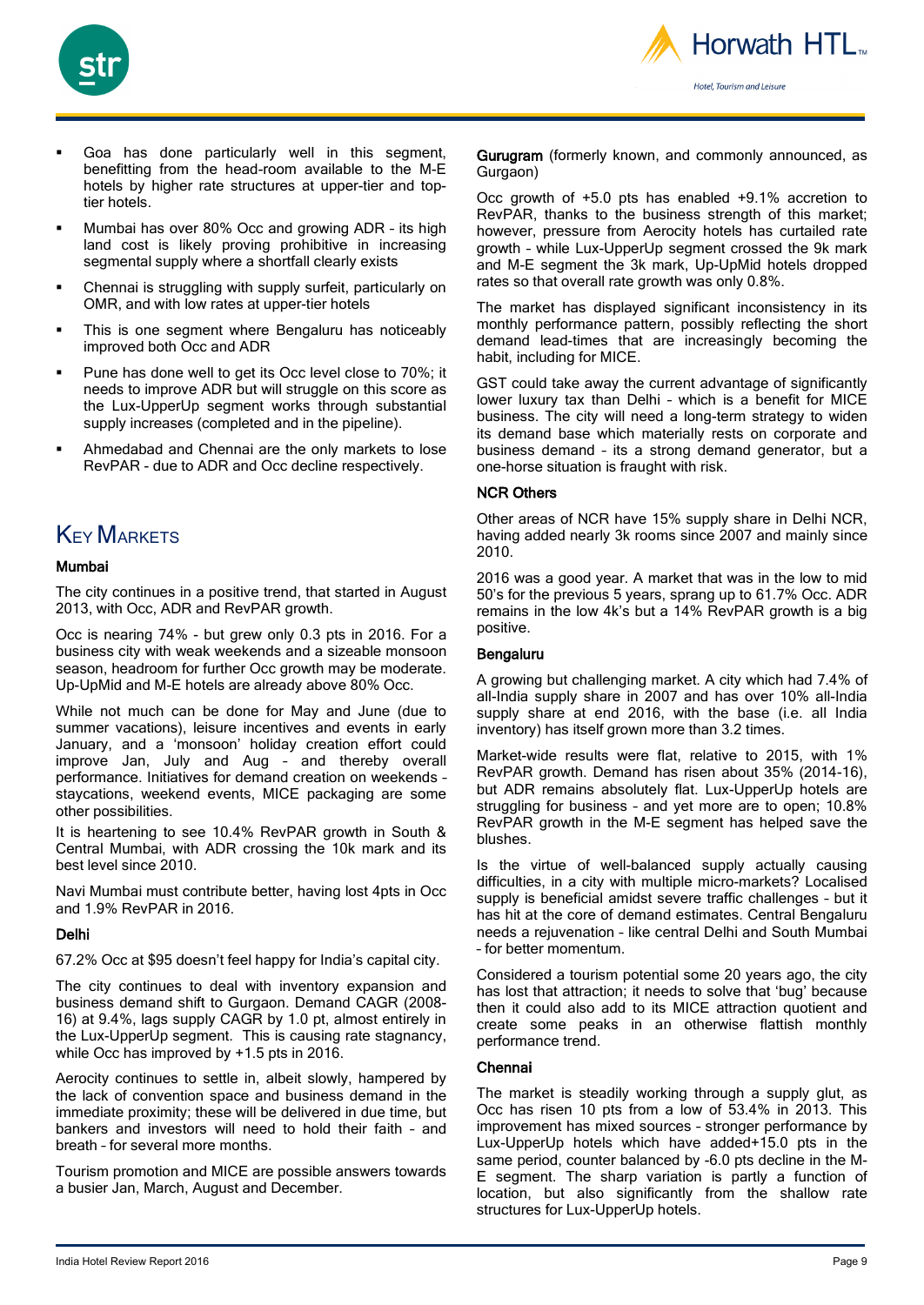



Chennai has never been a high rate market – even in the boom of 2006-early 2008, Chennai top tier hotels were below the 10k mark. Even by that standard, the current pricing with top tier ADR below 6k is extremely poor – it is the only metro city with Lux-UpperUp ADR below 6k, about 25% lower than the segmental all-India ADR. Hotel owners need to create pressure on operators for major rate improvements, particularly as the new supply pipeline is thin; owner-operated hotels must take the lead.

The demand creation struggle is evident from the very inconsistent monthly performance trend – yes, the market needs to mature from a MICE perspective but should work with the authorities (and likely new leadership) to re-attract its dual advantage of manufacturing and service sector activity.

### Hyderabad

This is a market in recovery phase since early 2014 and has done well to achieve 14-15 pts Occ growth across the market and key segments. Rate growth has lagged, and is in a situation similar to Chennai – but the market is entitled to be cut some slack given the huge challenges it faces for about five years from 2009-13.

Better Occ will hopefully lead to greater business confidence and thus enable rate improvement. The city, unfortunately, lacks diversity to draw different visitor segment and must mainly rely on business related travel and corporate MICE demand. This will, in turn, cause Occ to stabilise in the low to mid-70's – an aspect that hotels must recognise in relation to the Occ-ADR battle.

Even a limited push for MICE and destination weddings will help improve Feb and Mar, with benefit to the city's hotels.

### Kolkata

Bengali sweets can't stay off the menu for long. This city has bounced back with 8.7% RevPAR growth mainly based on +5 pts Occ. 73.4% Occ for Lux-UpperUp hotels is the highest among all key markets, and the best for this city in several past years.

The monthly trend shows consistently superior performance across all but two months of 2016 – October affected by Puja and Diwali holidays and December by demonetisation. Kolkata ADR though has been largely stagnant. The trend also shows the increasing challenges of short demand leadtime.

On the ground though, there is concern about lack of energy among key demand drivers – this has been the concern associated with Kolkata for several years, and remains unresolved. Substantial new upper end supply will likely hit hard with location, quality of F&B and banqueting capability being major determinants for success.

But lets enjoy some sandesh and rosgolla, to celebrate a positive 2016.

### Pune

A workmanlike performance in 2016 from this services and industrial city. Modest Occ growth, +6.5% ADR and about 9% RevPAR growth. It's acceptable but not satisfying.

A largely stagnant LuxUpperUp segment is the worry, as new supply is yet on its way. The Up-UpMid segment fared somewhat better YoY, but is in the middle range of acceptable performance. M-E Occ increased +4 pts but ADR (even with more than 6% increase in 2016) remains low.

The monthly trend for 2016 has stayed above 2015 through the year, with the inconsistency displayed by certain other markets that are IT sector and MICE reliant. These need to be recognised and smoothened out – the hotel industry could work with tourism authorities to create some events that will drive travel into Pune to cover some low weeks and weekends.

MICE growth has been beneficial to demand but has got the hotels into a highly incentivised rate structure that will be an increasing constraint.

Several hotel owners in the city have deep pockets to weather the modest returns; but those lacking such resource are very likely under pressure.

### Ahmedabad

From a performance standpoint, the city is struggling to avoid relegation from the list of key markets – RevPAR that is almost 40% lower than the national average is a sign of bad health. While Occ touched 60% level for the first time since 2009, the ADR hasn't been lower in the last 10 years.

Lack of consistent demand base, demand drivers that are talked up more than the 'on-ground' reality and a general averseness to high-prices among the local corporate and community are impacting the city's hotel performance. Prohibition on liquor dictates a limitation on MICE demand growth, rendering the city very reliant upon business travel, seasonal demand for weddings and the off major event, and limited social travel.

A concerted effort towards event creation, and sustained implementation of business investment, will be needed for hotels to deliver better.

### Goa

Goa continues its upward trend, gaining ADR when Occ comes under pressure, replacing charters with inbound FIT and domestic demand and maintaining consistent flow of MICE and weddings related demand.

Substantial new supply is in the pipeline and can be expected to be readily absorbed, given the draw of Goa and the lack of leisure options in the country. Development of Mopa airport will help ease the tourist flow, without impacting resort operations in south Goa as better road infrastructure is implemented.

The market is in a good position, must guard against dilution of its draw, and can only hold itself responsible if it loses the plot.

### Jaipur

The Pink City of the Golden Triangle, has partially moved from 'red' to 'amber', but has a long way to go before a royal banquet can be enjoyed.

A surfeit of low-end business and medium-rated MICE, has changed the tourism profile of this city which used to attract higher yield inbound FIT and group visitors.

Thus, while city and Lux-UpperUp Occ for 2016 was the highest among the last 9 years, room rates continue to struggle across all segments. Leading hotel brands in the city need to pull together better plans for value growth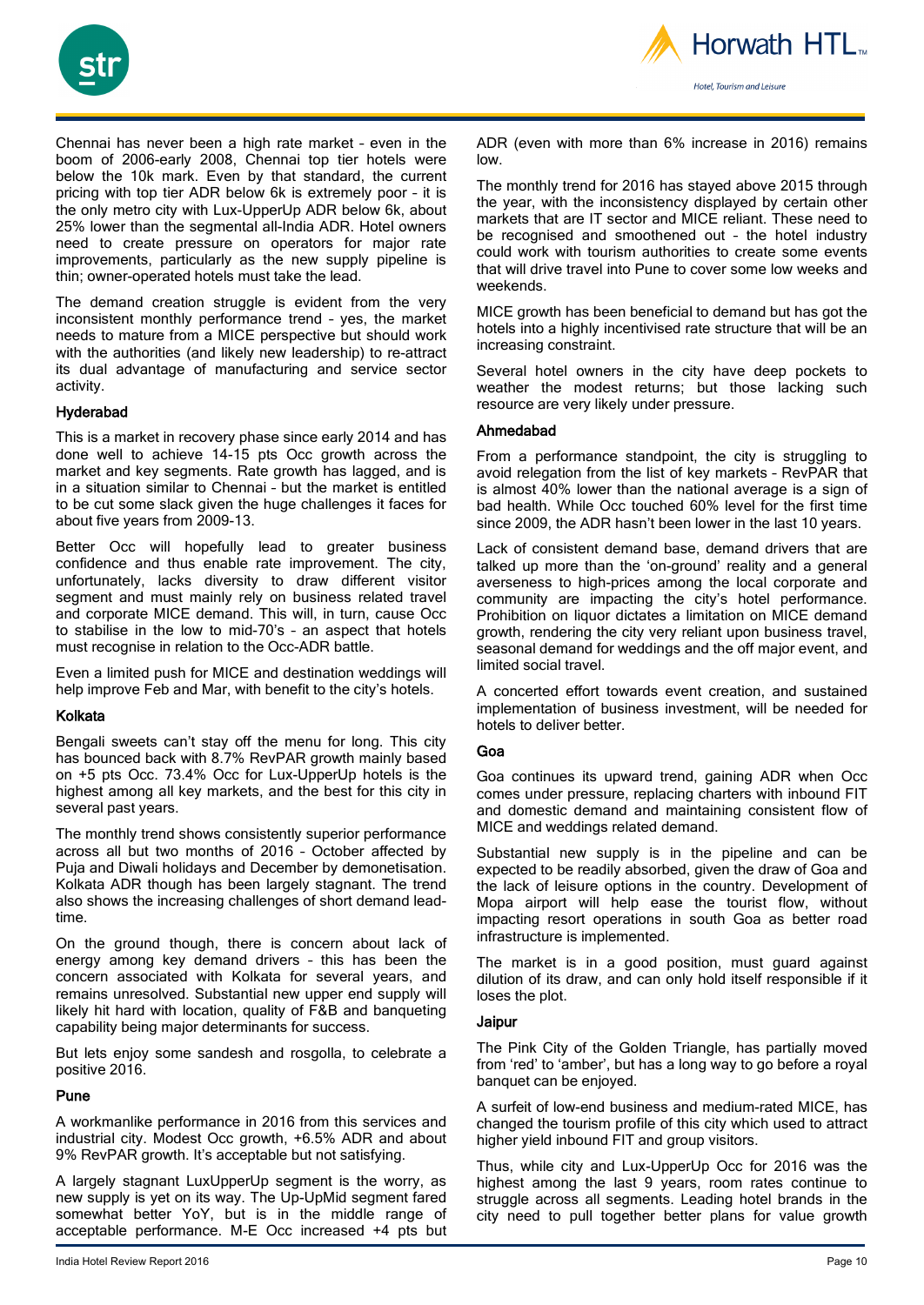



rather than demand capture in which rate is always a sufferer.

### Kochi

The city posted over 60% Occ for the first time in 5 years, jumping up +10 pts. Rates remain modest and unchanged, in the low 4ks. Clearly more people are going to "God's own country", but not paying sufficient price for it.

The liquor ban, outside 5 star hotels, has had a damaging effect on the city's hotels and tourism and the destination draw of Kerala.

### Monthly Trends

The three charts below reflect the combined monthly RevPAR trends for India (as a whole), for the major metros (Mumbai, Delhi NCR and Bengaluru) and other metros (Chennai, Kolkata and Hyderabad).

#### RevPAR Trend - All India



Source: STR

#### RevPAR Trend - Major Metros



Source: STR





Disclaimer: This Report is meant to provide information only. Data included in this report is based on information compiled by STR and analysis by Horwath HTL. By obtaining a copy of this Report the recipient agrees that STR and Horwath HTL, individually and collectively, do not accept any liability arising out of reliance by any person or entity on this report or any information contained therein or for any errors or omissions therein STR is the exclusive owner of all rights of hotel performance data included as part of this report. Any use, reliance or reproduction by any person or entity of all or a portion of this report for any purpose without prior approval of STR and Horwath HTL is strictly prohibited and at their own risk. No strategic or marketing recommendations or advice are intended or implied.

The variations for October and November are explained by the fact that Diwali 2015 was in November, while Oct 16 had both Dassera (Puja) and Diwali festivals.

May & June remain challenges, August could be pushed more and so also early January. The impact of demonetisation on the hotel sector results for 2016 is reflected in the sizeable downturn for December – a month in which foreign tourist arrivals rose 13.6% YoY; while the drop in domestic demand may not all be the impact of demonetisation, a very large share of the cause is attributable to it. And if Nov 16 was better than Nov 15, then that's mainly the result of Diwali 2015 being in November.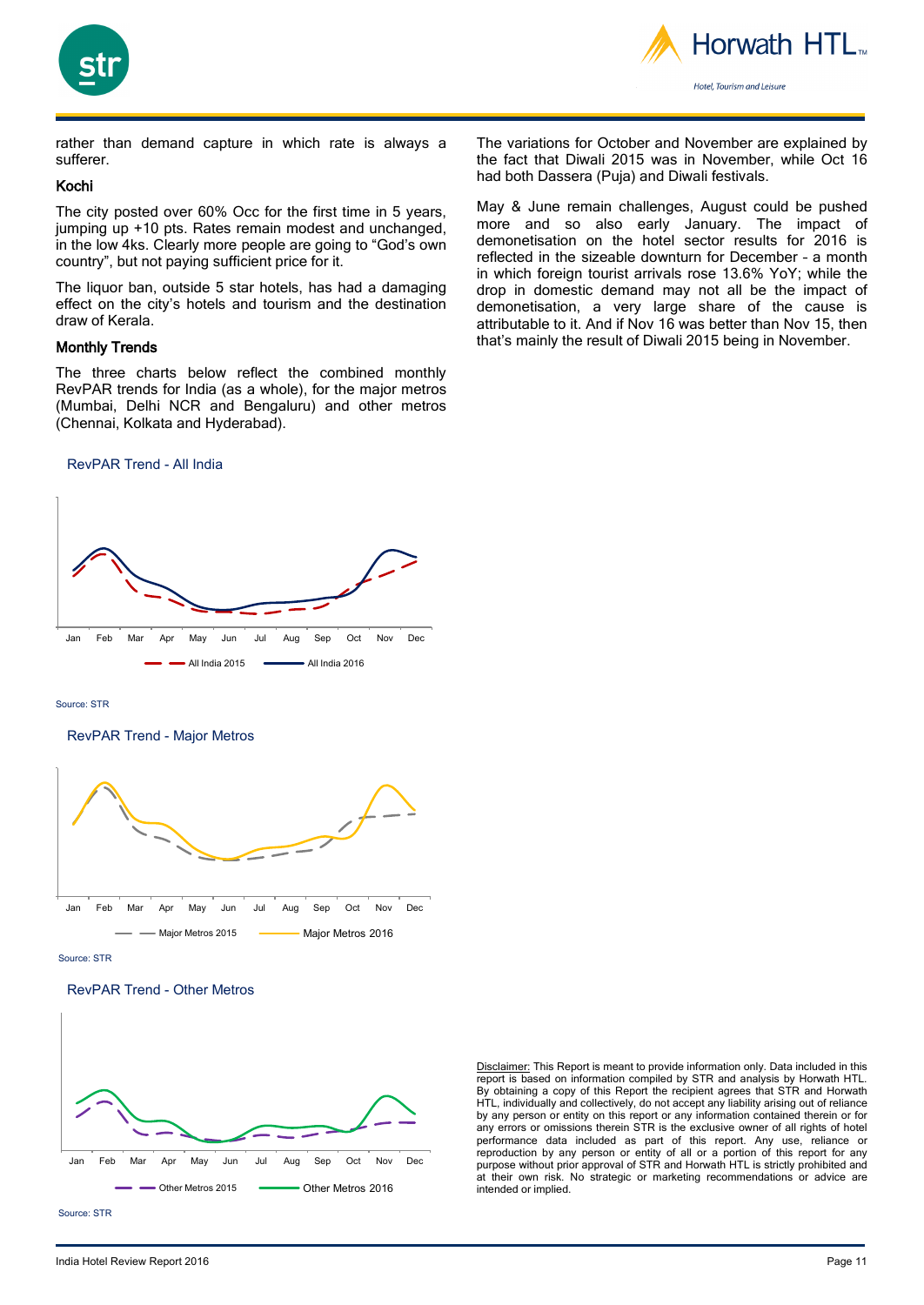



About STR:

We are industry leading data providers. Our commitment to clients is to provide confidential, reliable, accurate and actionable data to assist in strategic and operational decisions. Our years of experience have enabled us to define and create standardized reports. However, we understand that some requests require customization and our extensive data warehouse enables us to cut and aggregate data to meet your specific needs. The innovative way we store, manage and process data allows us to produce real-time reports, historical trends or recreate the industry at a given point in time.

Covering hotel markets worldwide, our data has proven invaluable to hoteliers and non-hoteliers alike by helping them make more informed decisions.

Hotel Owners and Operators benefit from our benchmarking capabilities. Our core product, the STAR Report, provides property performance compared to its competitive aggregate and general market and allows you to follow trends in occupancy, average daily rate (ADR), and revenue per available room (RevPAR). Additional reports are available which track and inform changes in market dynamics covering top-line performance, supply, demand, industry forecasts, profitability, and segmentation data.

Developers, Investors, Consultants, Bankers, Suppliers, Destination Marketing Organisations and Analysts involved in the hotel industry benefit from our data insight into the industry. Our reports track top-line performance, segmentation, profitability, supply and demand across global markets covering historical trends to future performances.

STR Global has offices in London, Milan, Dubai, Mumbai, Singapore, Jakarta, Guangzhou, Beijing, Tokyo, Sydney, and Nashville (STR).

### About Horwath HTL:

Horwath HTL is the global hospitality consulting brand of Crowe Horwath International. Crowe Horwath HTL Consultants Pvt. Ltd. is a member of Crowe Horwath International, an international network of independent accounting and consulting firms with 764 offices in 129 countries – ranked 8th globally. Horwath HTL has 47 offices in 40 countries across Asia Pacific, North and South America, Europe, CIS countries and Africa. In 2015, we celebrated 100 years professional involvement in the hospitality industry.

The consulting experience of our team covers 100 Indian cities, towns and destinations and 20 international destinations. Assignments have been undertaken for hotel chains, promoters, development companies, private equity investors and international lenders.

Our hospitality consulting practice has advised on significant and diverse projects and provides the following principal services:

- Market Analysis
- Feasibility Studies
- Best-use Advice
- Product Concepts
- Site Evaluations
- Branding and Management Advice
- Valuations
- Strategic Planning
- Transaction Support
- Pre-sales and Acquisition Due Diligence
- Risk Management
- Asset Management
- Tax Services

www.strglobal.com JBanga@strglobal.com +91-22-6631 1480

www.horwathhtl.com mumbai@horwathhtl.com +91-22-6631 1477